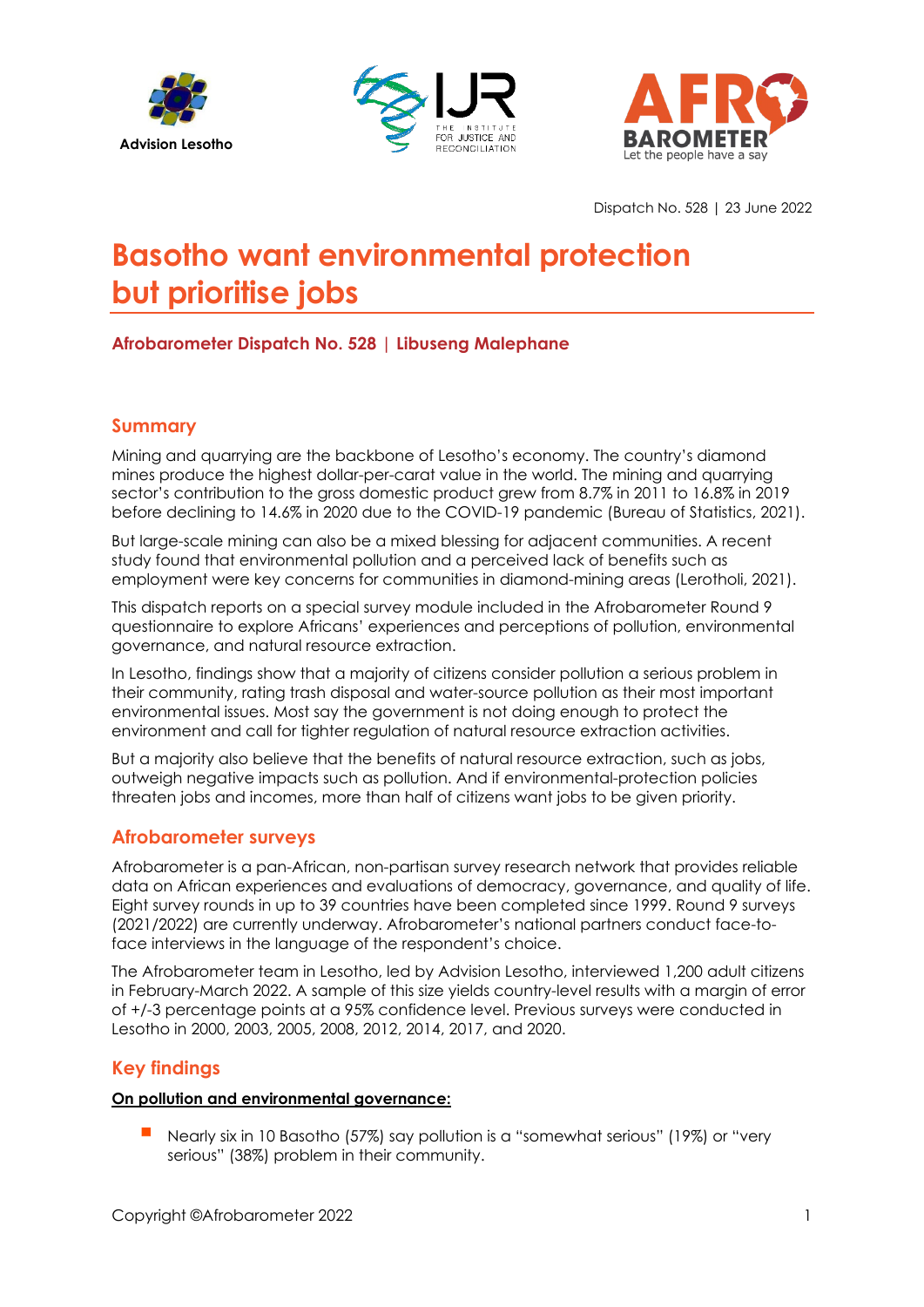

- o Citizens say trash disposal (cited by 28% of respondents), pollution of water sources (28%), deforestation (14%), and air pollution (12%) are the most important environmental issues in their community.
- o Three-quarters (75%) of citizens say plastic bags are a major source of pollution in their community.
- If environmental-protection policies threaten jobs and incomes, more than half (55%) of citizens would want jobs to be prioritised.
- More than half (52%) of Basotho say the primary responsibility for reducing pollution and keeping communities clean rests with local citizens. Far fewer would defer that responsibility to the national government (28%), traditional leaders (13%), or their local governments (2%).

#### **On natural resource extraction:**

- By a margin of more than 2 to 1, Basotho say the benefits of natural resource extraction, such as jobs and revenue, outweigh negative impacts such as pollution.
	- o However, a large majority (72%) want the government to regulate natural resource extraction more tightly in order to reduce its negative impact on the environment.

#### **Pollution and environmental governance**

#### *Pollution: The scope of the problem*

About six in 10 of Basotho consider pollution, such as accumulation of trash or damage to the quality of the air, the water, or the land, to be a "somewhat serious" (19%) or "very serious" (38%) problem in their community (Figure 1).



**Figure 1: Extent of pollution in the community** | Lesotho | 2022

*Respondents were asked: How serious a problem is pollution, such as the accumulation of trash or garbage, or damage to the quality of the air, the water, or the land in your community?* 

Urban (64%) and peri-urban (69%) residents are more concerned about pollution than rural residents (51%) (Figure 2). Concerns about pollution also increase with one's experience of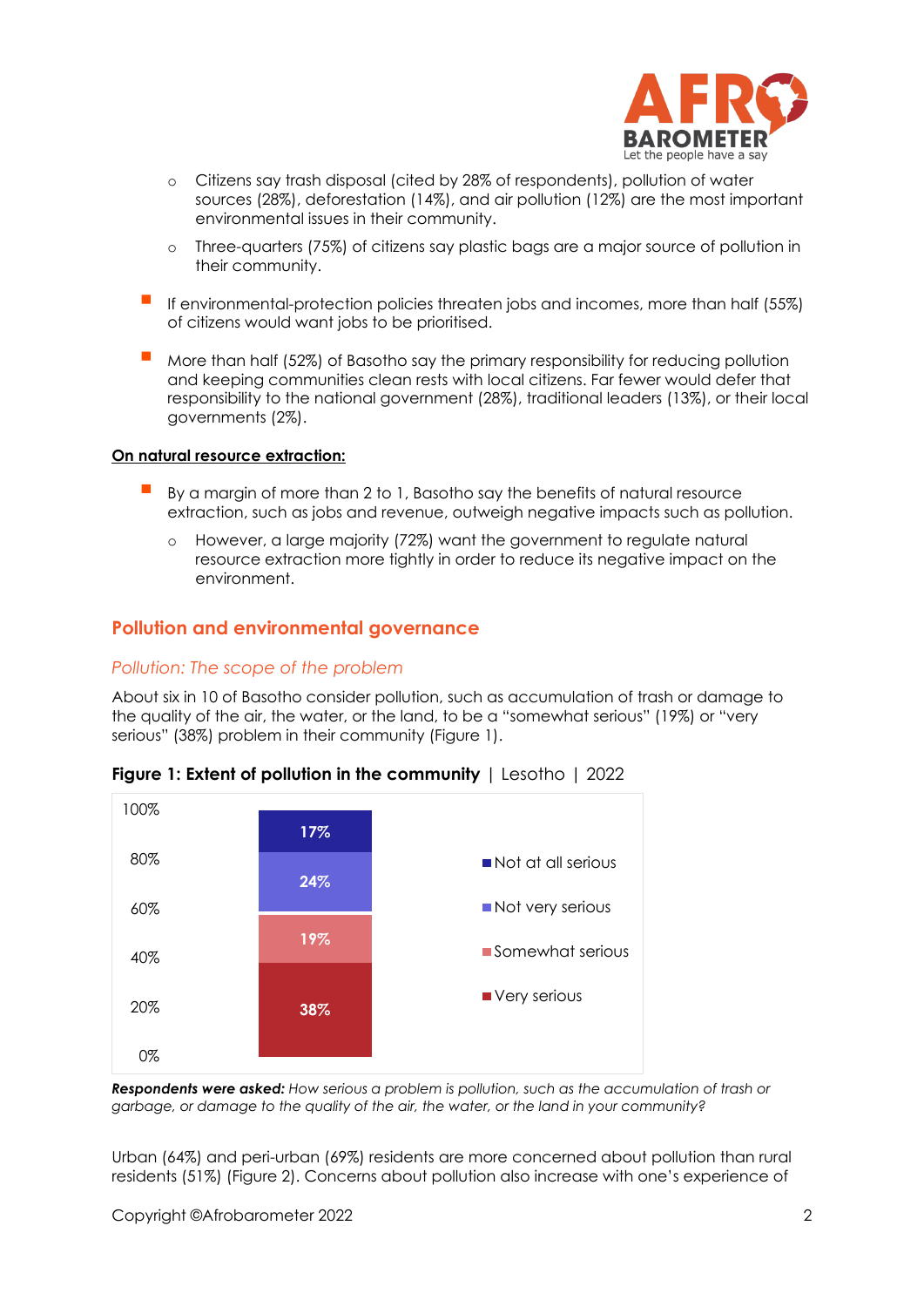

poverty, ranging from 53% among those with low lived poverty to 63% among those with high lived poverty. Citizens with at least primary schooling (55%-60%) are more likely than those with no formal education (46%) to see pollution as a major problem.

**Figure 2: Pollution is a serious problem in the community** I by demographic group | Lesotho | 2021



*Respondents were asked: How serious a problem is pollution, such as the accumulation of trash or garbage, or damage to the quality of the air, the water, or the land in your community? (% who say "somewhat serious" or "very serious")*

Basotho rank trash disposal (28%) and the pollution of water sources (28%) as the most important environmental issues in their community, followed by deforestation (14%) and air pollution (12%) (Figure 3). About one in 10 cite sanitation (9%).





*Respondents were asked: Which of the following is the most important environmental issue in your community today?*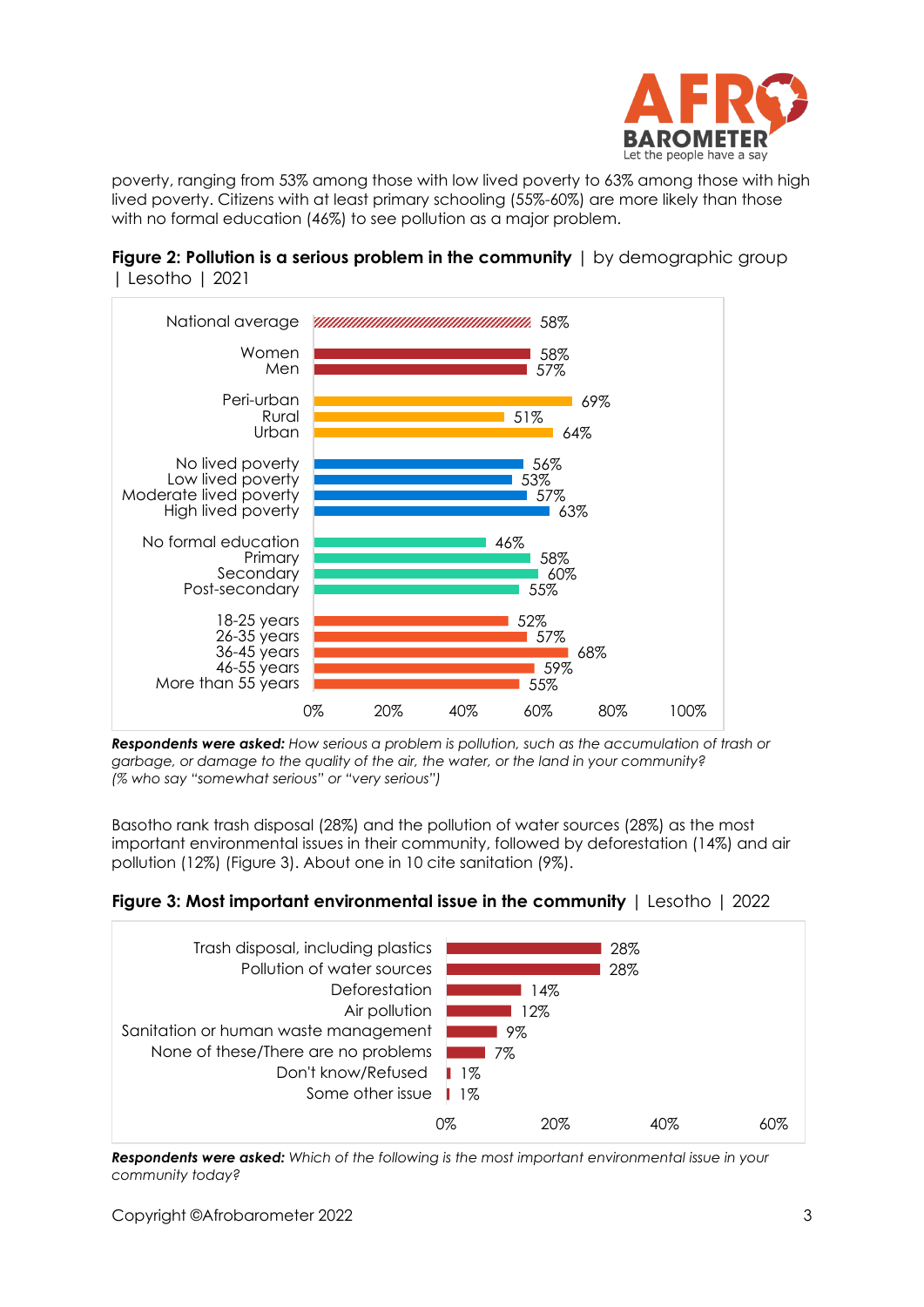

Fully three-quarters (75%) of citizens "agree" or "strongly agree" that plastic bags are a major source of pollution in Lesotho (Figure 4).



**Figure 4: Are plastic bags a major source of pollution?** | Lesotho | 2022

*Respondents were asked: Please tell me whether you agree or disagree with the following statement: Plastic bags are a major source of pollution in this country?*

## *Protecting the environment*

Actions to reduce pollution can range from making small every-day adjustments to once-ina-generation game-changers – from shifting (back) to reusable shopping bags to dismantling a coal-burning industry.

For Basotho, protecting the environment starts at home: More than half (52%) of respondents say ordinary citizens have the primary responsibility for reducing pollution and keeping their communities clean (Figure 5). Only 28% would instead place that responsibility on the national government, and even fewer would look to traditional leaders (13%), to business and industry (3%), and to the local government (2%).

#### **Figure 5: Who should be responsible for reducing environmental pollution?** | Lesotho | 2022



*Respondents were asked: Who do you think should have primary responsibility for reducing pollution and keeping your community clean?*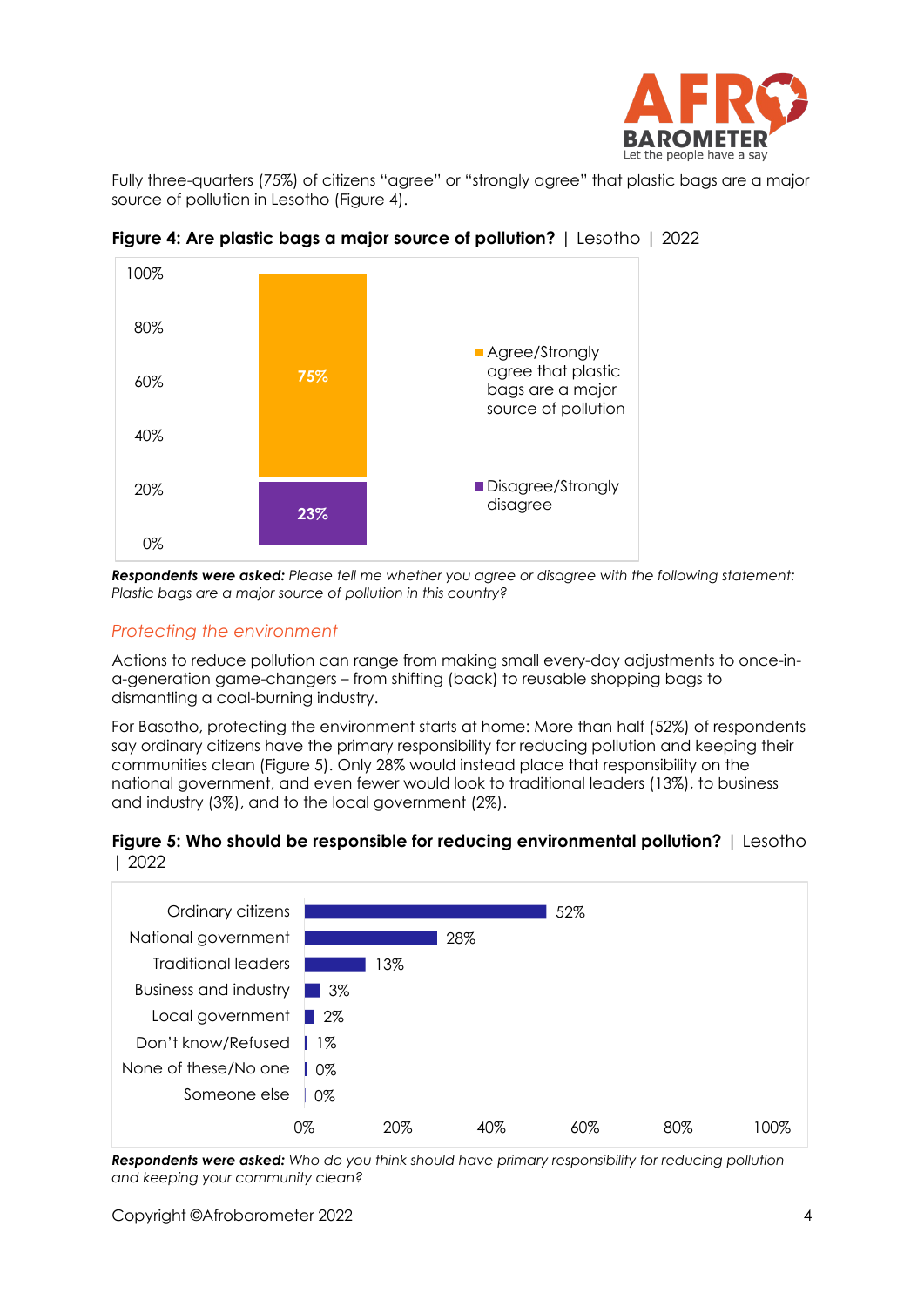

Only about one in five citizens (19%) think the government is doing a good job of reducing pollution and protecting the environment, while seven in 10 (70%) rate the government's efforts poorly (Figure 6). Negative ratings are more common among urban than rural residents (74% vs. 66%) and increase with respondents' level of education (from 54% among those with no formal education to 78% among those with post-secondary qualifications).



**Figure 6: Government performance in reducing pollution and protecting the environment** | by demographic group | Lesotho| 2022

*Respondents were asked: How well or badly would you say the current government is handling the following matters, or haven't you heard enough to say: Reducing pollution and protecting the environment?*

More than four in five Basotho (85%) believe that the government should be doing more to limit pollution and protect the environment, including 79% who want the government to do "much more" (Figure 7). One in 10 (10%) want the government to keep doing what it is currently doing, while only 4% think it should do less to protect the environment.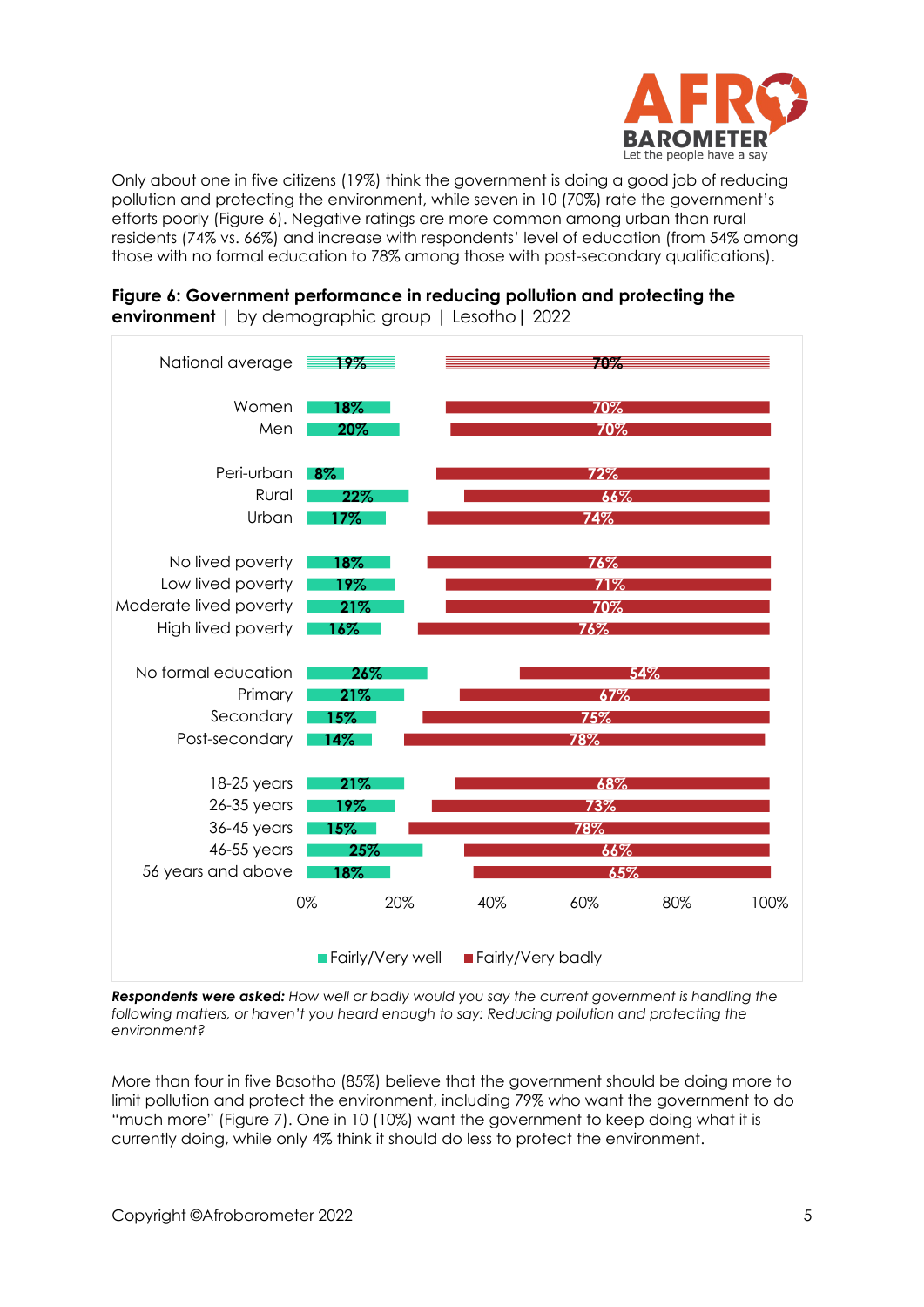



## **Figure 7: Should government do more to limit pollution?** | Lesotho | 2022

*Respondents were asked: In your opinion, should our government be doing more or less than it is currently doing to limit pollution and protect the environment in this country?* 

However, if environmental-protection policies threaten livelihoods, more than half (55%) of respondents say reducing pollution or other environmental damage must take a back seat to job and income creation. Four in 10 (40%) would prioritise protecting the environment, "even if this means there will be fewer jobs or there will be other disruptions to our daily lives" (Figure 8).

Even though the poorest respondents are most likely to consider pollution a serious problem (as shown in Figure 2), they are also more likely than well-off citizens to prioritise job creation over environmental protection (60% vs. 51%). And economic issues outrank environmental protection for 65% of peri-urban residents, vs. 53% of urban and 56% of rural residents.

> Do your own analysis of Afrobarometer data – on any question, for any country and survey round. It's easy and free at www.afrobarometer.org/online-data-analysis.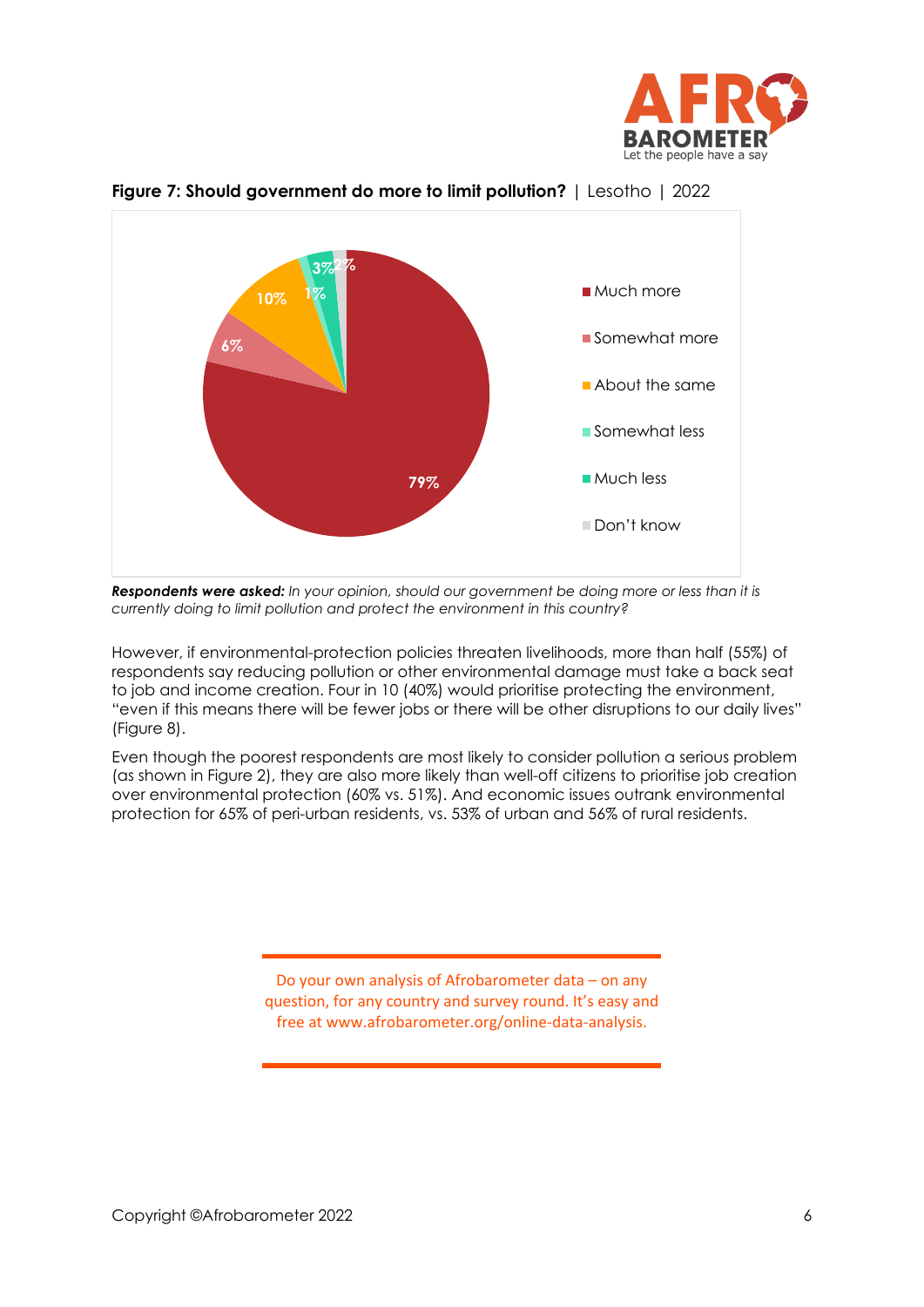

| National average       | 55%                                | 40%                                 |
|------------------------|------------------------------------|-------------------------------------|
| Women                  | 57%                                | 38%                                 |
| Men                    | 54%                                | 41%                                 |
|                        |                                    |                                     |
| Peri-urban             | 65%                                | 31%                                 |
| Rural                  | 56%                                | 39%                                 |
| Urban                  | 53%                                | 42%                                 |
|                        |                                    |                                     |
| No lived poverty       | 51%                                | 38%                                 |
| Low lived poverty      | 58%                                | 37%                                 |
| Moderate lived poverty | 51%                                | 45%                                 |
| High lived poverty     | 60%                                | 36%                                 |
|                        |                                    |                                     |
| No formal education    | 47%                                | 42%                                 |
| Primary                | 60%                                | 37%                                 |
| Secondary              | 53%                                | 42%                                 |
| Post-secondary         | 52%                                | 40%                                 |
|                        |                                    |                                     |
| $18-25$ years          | 50%                                | 46%                                 |
| 26-35 years            | 55%                                | 40%                                 |
| 36-45 years            | 58%                                | 36%                                 |
| 46-55 years            | 55%                                | 43%                                 |
| More than 55 years     | 58%                                | 37%                                 |
|                        | 0%<br>20%<br>40%                   | 60%<br>80%<br>100%                  |
|                        | <b>Prioritise jobs and incomes</b> | Prioritise environmental protection |

**Figure 8: Should government prioritise jobs or the environment?** | by demographic group | Lesotho | 2022

*Respondents were asked: Which of the following statements is closest to your view?* 

*Statement 1: The government should focus on creating jobs and increasing incomes, even if that means increasing pollution or other environmental damage.* 

*Statement 2: The government should focus more on preventing pollution and protecting the environment, even if this means there will be fewer jobs or there will be other disruptions to our daily lives.*

*(% who "agree" or "strongly agree" with each statement)*

## **Natural resource extraction**

In Lesotho, quarrying and diamond mining are an important source of employment. But resource extraction can also be a major source of local-level environmental damage.

A majority (56%) of Basotho "agree" or "strongly agree" that overall, the benefits that natural resource extraction brings to communities, such as jobs and revenue, outweigh negative impacts such as pollution. Fewer than half as many (26%) disagree with this assessment (Figure 9).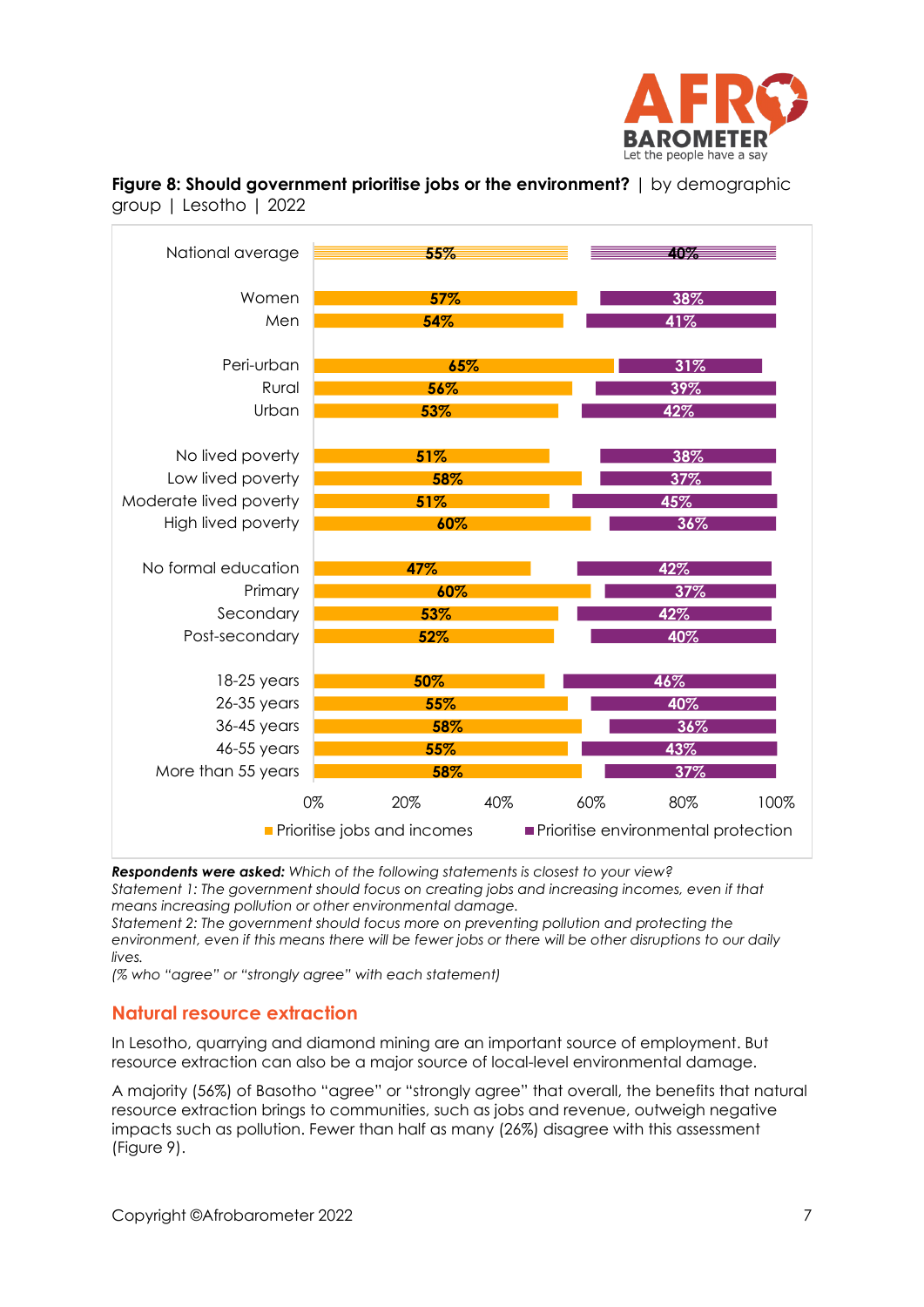

Nevertheless, in order to reduce the negative impacts of natural resource extraction on the environment, a large majority (72%) of citizens want the government to regulate the industry more tightly.



**Figure 9: Natural resource extraction: Costs vs. benefits** | Lesotho | 2022

*Respondents were asked: Natural resource extraction such as mining, oil drilling, or wood harvesting can have benefits, such as jobs and revenue. But it can also pose problems for nearby communities, such as pollution or deforestation. Please tell me whether you agree or disagree with each of the following statements:*

*In general, the benefits of resource extraction activities to local communities, such as jobs and revenue, outweigh the costs, such as pollution.*

*In this country, natural resource extraction should be more tightly regulated by government to reduce the negative impacts on the environment.*

Residents in the Senqu River Valley rate the benefits of natural resource extraction more highly than do their counterparts in other ecological zones (70% vs. 53%-57%). So do rural and peri-urban residents (59%) compared to their urban counterparts (51%) (Figure 10).

Support for tighter government regulation is strongest in the lowlands (78%) and in peri-urban communities (78%).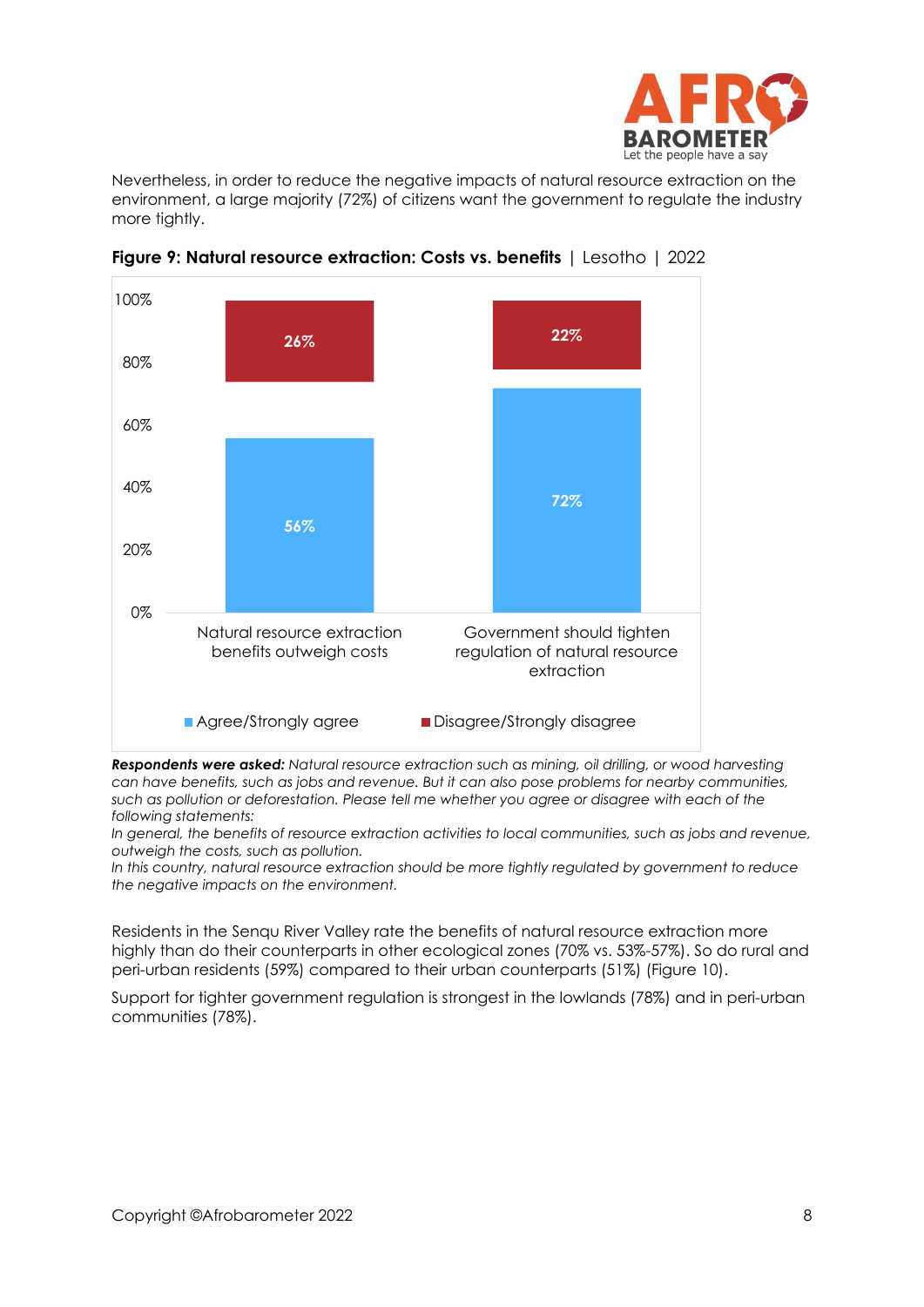



**Figure 10: Natural resource extraction: Costs vs. benefits** | by location | Lesotho | 2022

*Respondents were asked: Natural resource extraction such as mining, oil drilling, or wood harvesting can have benefits, such as jobs and revenue. But it can also pose problems for nearby communities, such as pollution or deforestation. Please tell me whether you agree or disagree with each of the following statements:*

In general, the benefits of resource extraction activities to local communities, such as jobs and *revenue, outweigh the costs, such as pollution.*

*In this country, natural resource extraction should be more tightly regulated by government to reduce the negative impacts on the environment.*

# **Conclusion**

Basotho recognise pollution and environmental protection as issues requiring urgent attention from citizens themselves and the government. Due to high levels of poverty and unemployment, citizens are not ready to sacrifice jobs and incomes in favour of maintaining the integrity of the environment. Nonetheless, these findings indicate that Basotho want the government to put regulations in place to ensure that natural resource extraction is done in an environmentally responsible manner.